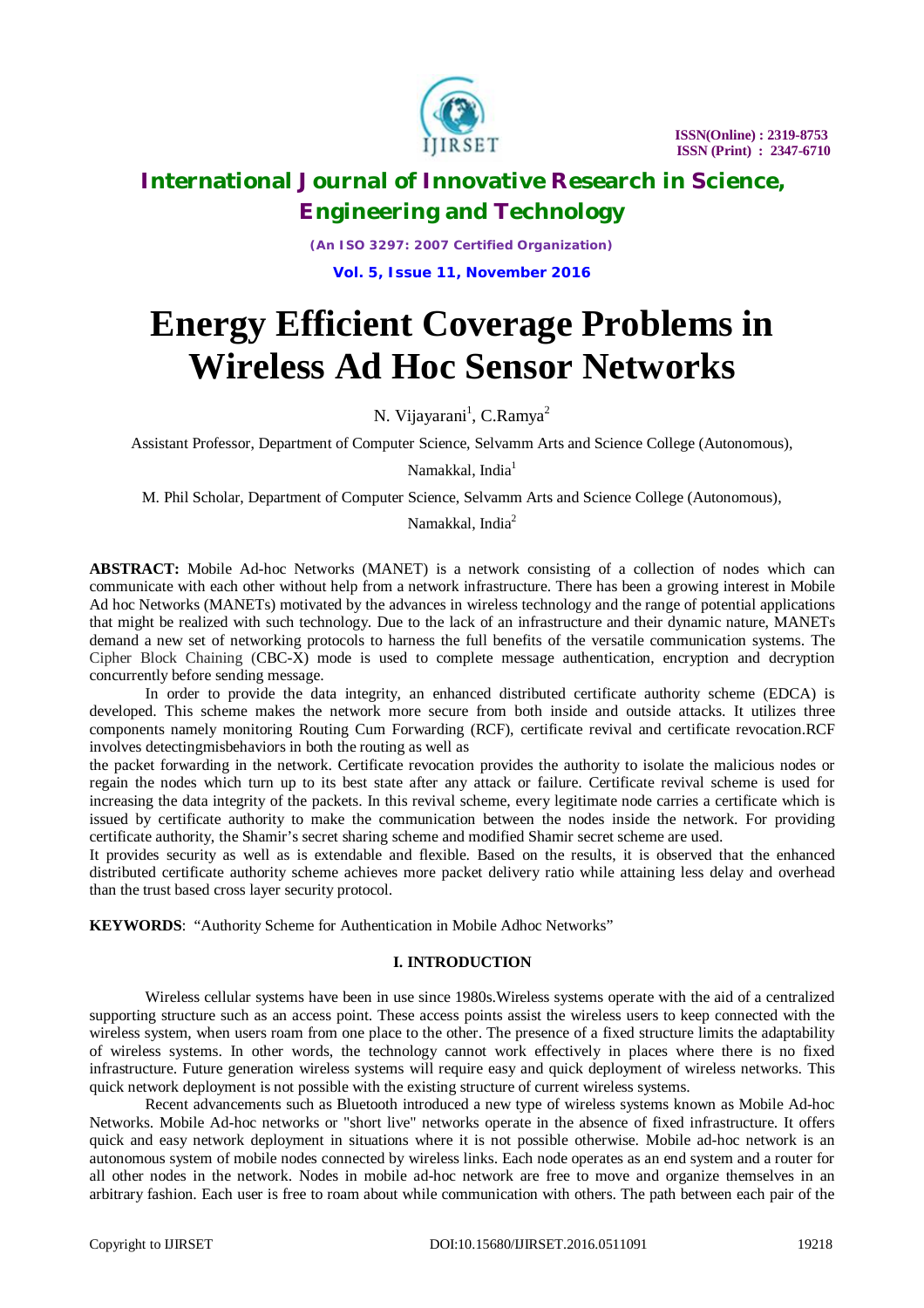

*(An ISO 3297: 2007 Certified Organization)*

### **Vol. 5, Issue 11, November 2016**

users may have multiple links and the radio between them can be heterogeneous. This allows an association of various links to be a part of the same network.

A mobile ad-hoc network is a collection of mobile nodes forming an ad-hoc network without the assistance of any centralized structures. These networks introduced a new art of network establishment and can be well suited for an environment where either the infrastructure is lost or where deploy an infrastructure is not very cost effective. Mobile ad-hoc networks can turn the dream of getting connected "anywhere and at any time" into reality. Typical application examples include a disaster recovery or a military operation. Not bound to specific situations, these networks may equally show better performance in other places.

# **II. OVERVIEW OF MANET**

MANET is a self-configuring system of mobile routers linked by wireless links which consequently combine to form an arbitrary topology. Thus, the network's wireless topology may alter rapidly and unpredictably. However, due to the lack of any fixed infrastructure, it becomes complicated to exploit the present routing techniques for network services, and this provides some huge challenges in providing the security of the communication, which is not done effortlessly as the number of demands of network security conflict with the demands of mobile networks, largely due to the nature of the mobile devices.e.g. low power consumption, low processing load.

MANETs does not depend on pre-existing infrastructure or base stations. Network nodes in MANETs are free to move randomly. Therefore, the network topology of a MANET may change rapidly and unpredictably. All network activities, such as discovering the topology and delivering data packets, have to be executed by the nodes themselves, either individually or collectively. Depending on its application, the structure of a MANET may vary from a small, static network that is highly power-constrained to a large-scale, mobile, highly dynamic network. It is a group of autonomous mobile nodes or devices connected through wireless links without the support of a communications infrastructure. The topology of the network changes dynamically as nodes move and the nodes reorganize themselves to enable communications with nodes beyond their immediate wireless communications range by relaying messages for one another, i.e. multi hop.



**Infrastructure less Network**

MANET relies on the cooperation of all the participating nodes. The more nodes cooperate to transfer traffic, the more powerful a MANET becomes. But supporting a MANET is a cost intensive activity for a mobile node. Detecting routes and forwarding packets consumes network bandwidth, local CPU time, memory and energy. Therefore there is a strong motivation for a node to deny packet forwarding to others, while at the same time using their services to deliver own data. MANET has various potential applications, which are usually set up in situations of emergency for temporary operations or simply if there are no resources to set up elaborate networks. Some typical examples include emergency search-rescue operations, meeting events, conferences and battlefield communication between moving vehicles and soldiers. With the abilities to meet the new demand of mobile computation, the MANET has a very bright future.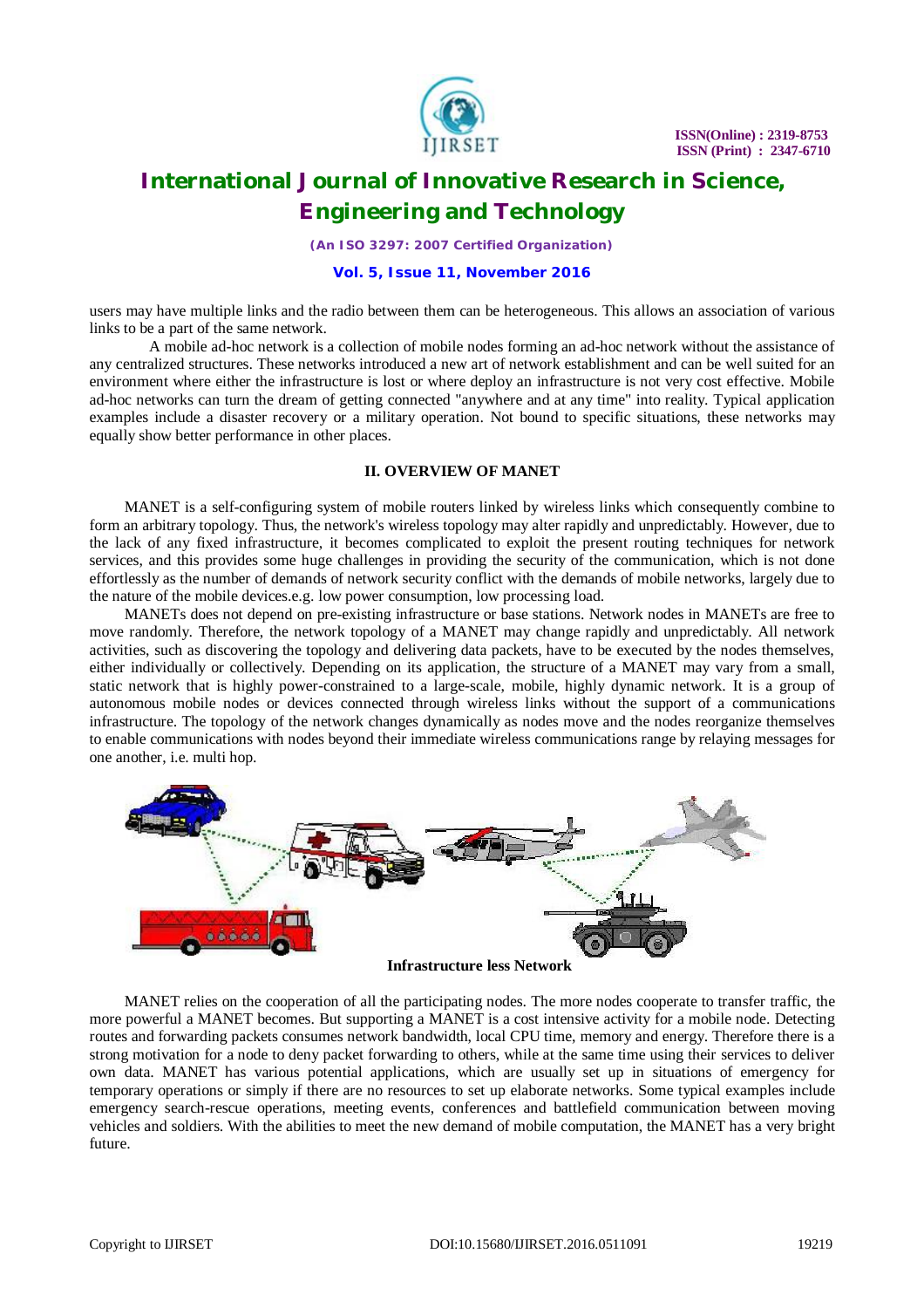

*(An ISO 3297: 2007 Certified Organization)*

### **Vol. 5, Issue 11, November 2016**

# **TYPES OF MANET**

- Vehicular ad hoc networks (VANETs) are used for communication between vehicles and roadside equipment. Intelligent vehicular ad hoc networks (InVANETs) are a kind of artificial intelligence that helps vehicles to behave in intelligent manners during vehicle-to-vehicle collisions, accidents.
- Smart phone ad hoc networks (SPANs) leverage the existing hardware (primarily Bluetooth and Wi-Fi) in commercially available smart phones to create peer-to-peer networks without relying on cellular carrier networks, wireless access points, or traditional network infrastructure. SPANs differ from traditional hub and spoke networks, such as Wi-Fi Direct, in that they support multi-hop relays and there is no notion of a group leader so peers can join and leave at will without destroying the network.
- Internet based mobile ad hoc networks (iMANETs) are ad hoc networks that link mobile nodes and fixed Internetgateway nodes. For example, multiple sub-MANETs may be connected in a classic Hub-Spoke VPN to create a geographically distributed MANET. In such type of networks normal ad hoc routing algorithms don't apply directly. One implementation of this is Persistent System's CloudRelay.
- Military or tactical MANETs are used by military units with emphasis on security, range, and integration with existing systems. Common waveforms include the US Army'sSRW.

# **III. PROPERTIES OF AD HOC ROUTING PROTOCOLS**

**Distributed operation** The protocol should of course be distributed. It should not be dependent on a centralized controlling node. This is the case even for stationary networks. The difference is that nodes in an ad-hoc network can enter/leave the network very easily and because of mobility the network can be partitioned.

**Loop free** To improve the overall performance, the routing protocol to guarantee that the routes supplied are loop-free. This avoids any waste of bandwidth or CPU consumption.

**Demand based operation** To minimize the control overhead in the network and thus not wasting network resources more than necessary, the protocol should be reactive. This means that the protocol should only react when needed and that the protocol should not periodically broadcast control information.

**Unidirectional link support** The radio environment can cause the formation of unidirectional links. Utilization of these links and not only the bi-directional links improves the routing protocol performance.

**Security** The radio environment is especially vulnerable to impersonation attacks, so to ensure the wanted behavior from the routing protocol, some sort of preventive security measures are needed. Authentication and encryption is probably the way to go and the problem here lies within distributing keys among the nodes in the ad-hoc network.

**Power conservation** The nodes in an ad-hoc network can be laptops and thin clients, such as PDAs that are very limited in battery power and therefore uses some sort of stand-by mode to save power. It is therefore important that the routing protocol has support for these sleep-modes.

**Multiple routes** To reduce the number of reactions to topological changes and congestion multiple routes could be used. If one route has become invalid, it is possible that another stored route could still be valid. The routing protocol is saved from initiating another route discovery procedure.

**Quality of service support** Some sort of Quality of Service support is probably necessary to incorporate into the routing protocol. This has a lot to do with what these networks will be used for. It could for instance be real-time traffic support. None of the proposed protocols from MANET have all these properties, but it is necessary to remember that the protocols are still under development and are probably extended with more functionality.

# **IV. CLASSIFICATION OF ROUTING PROTOCOLS IN MANETS**

Classification of routing protocols in MANET's can be done in many ways, but most of these are done depending on routing strategy and network structure. According to the routing strategy the routing protocols can be categorized as Table-driven and source initiated, while depending on the network structure these are classified as flat routing, hierarchical routing and geographic position assisted routing.

An ad hoc routing protocol is a convention .or standard, that controls how nodes decide which way to route packets between computing devices in a network. Various routing protocols available for Ad hoc networks are AODV,CGSR,DSDV,DSR,OLSR,WRP,ZRP etc.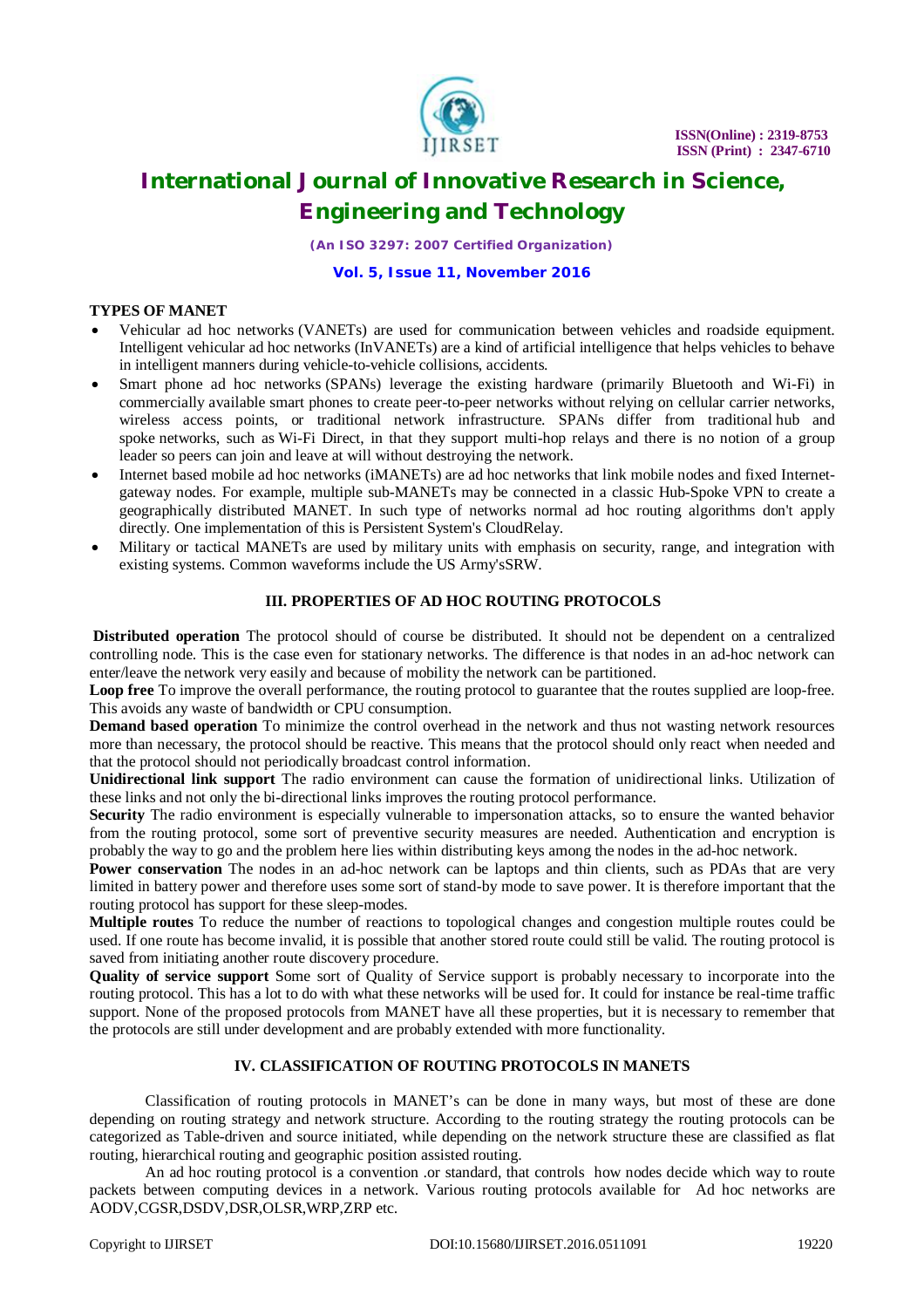

*(An ISO 3297: 2007 Certified Organization)*

#### **Vol. 5, Issue 11, November 2016**

### **Table-Driven routing protocols(Proactive)**

These protocols are also called as proactive protocols since they maintain the routing information even before it is needed . Each and every node in the network maintains routing information to every other node in the network. Routes information is generally kept in the routing tables and is periodically updated as the network topology changes. Many of these routing protocols come from the link-state routing . There exist some differences between the protocols that come under this category depending on the routing information being updated in each routing table. Furthermore, these routing protocols maintain different number of tables. The proactive protocols are not suitable for larger networks, as they need to maintain node entries for each and every node in the routing table of every node. This causes more overhead in the routing table leading to consumption of more bandwidth.

### **On Demand routing protocols(Reactive)**

These protocols are also called reactive protocols since they don't maintain routing information or routing activity at the network nodes if there is no communication. If a node wants to send a packet to another node then this protocol searches for the route in an on-demand manner and establishes the connection in order to transmit and receive the packet .The route discovery usually occurs by flooding the route request packets throughout the network.

### **AD HOC ON-DEMAND DISTANCE VECTOR (AODV)**

An Ad Hoc On-Demand Distance Vector (AODV) is a routing protocol designed for wireless and mobile ad hoc networks. This protocol establishes routes to destinations on demand and supports both unicast and multicast routing. AODV is a reactive protocol.

#### **Ad-Hoc On-Demand Distance Vector (AODV) Routing Protocol:**

Ad hoc On-Demand Distance Vector (AODV) created path to destination when required and is also known as reactive routing protocol. Only after certain nodes send route discovery message the routes are built so that it communicates or transmits data with each other. The source node, the destination node, and the intermediate nodes along the active route which deals with data transmission alone store the routing information. Memory overhead is decreased; use of network resources is minimized, and run well in high mobility situation. Three main procedures are involved in the AODV communication, path discovery, establishment and maintenance of the routing paths. AODV uses 3 types of control messages to run the algorithm, i.e. Request (RREQ), Route Reply (RREP) and Route Error (RERR) messages. The format of RREQ and RREP packet are shown in the following table.

### RREQ field

| Source  | Request ID | Source       | Destination | Destination  | Hop Count |
|---------|------------|--------------|-------------|--------------|-----------|
| Address |            | Sequence No. | Address     | Sequence No. |           |

#### RREP field

| -------        |                            |                                    |           |           |  |  |  |
|----------------|----------------------------|------------------------------------|-----------|-----------|--|--|--|
| Source Address | <b>Destination Address</b> | <b>Destination</b><br>Sequence No. | Hop Count | Life time |  |  |  |

The route discovery procedure is issued when the source node wants to establish the communication with the destination node. All the accessible neighbors of the intermediate node receive the RREQ request. The intermediate node checks the request RREQ and if it's the destination node, the request from the source will be forwarded to other neighbor nodes. Each node stores the broadcast identifier before forwarding the packet and previous node number from which the request came. When there is no reply timer is used by the intermediate nodes to delete the entry. Intermediate nodes will keep the broadcast identifier and the previous nodes from which the reply came from are kept when reply is received. In order to detect whether the node has received the route request message previously or not, the broadcast identifier and the source ID are used. . It prevents redundant request receive in same nodes. The source node selects the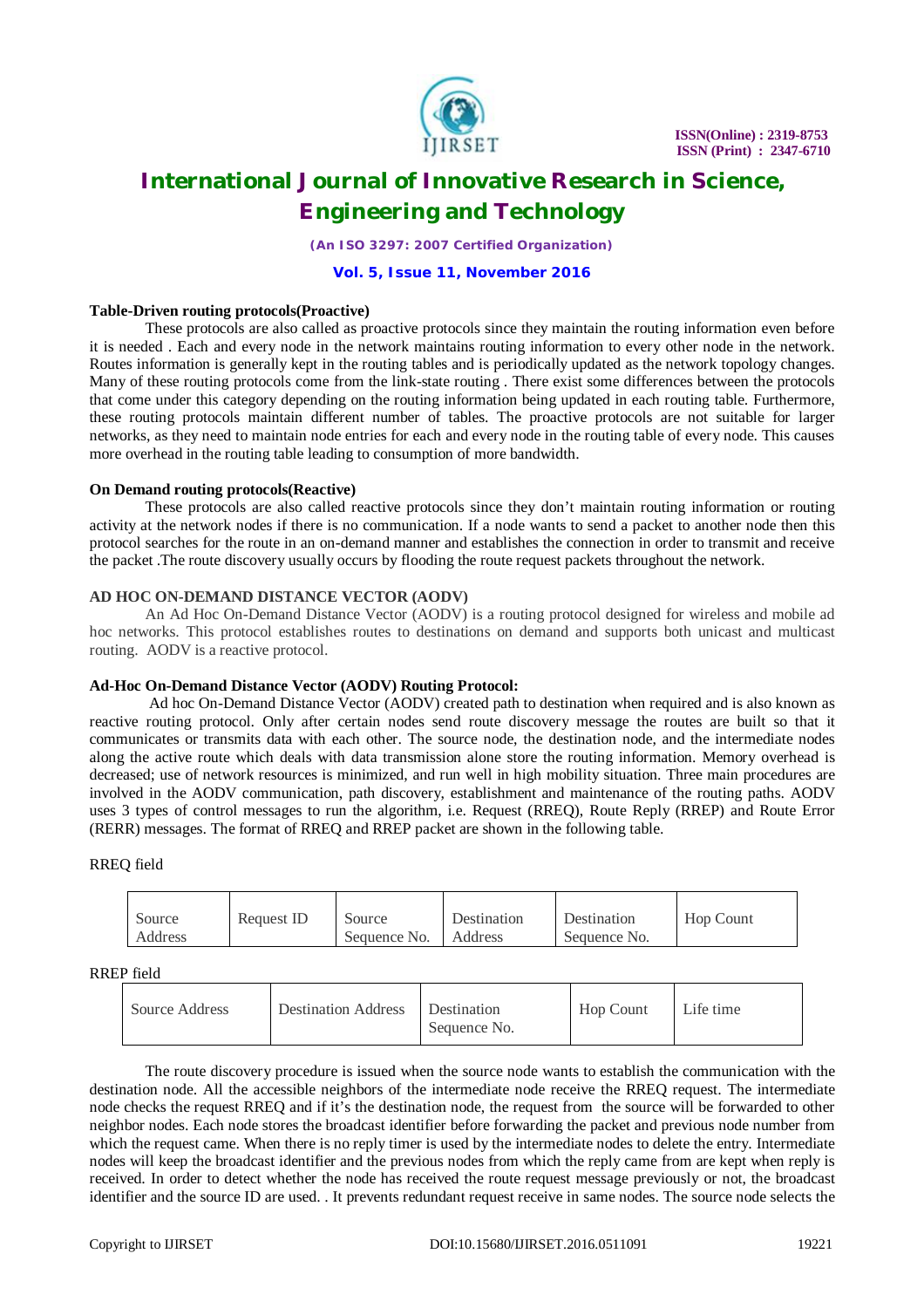

*(An ISO 3297: 2007 Certified Organization)*

### **Vol. 5, Issue 11, November 2016**

message based on the hop counts when more than one reply is received. The routing table is invalidated if the link breaks down due to node mobility. When the link is lost, all the destination will become unreachable and route error message is created which lists all of these lost destinations. The node sends the RERR upstream towards the source node. Route discovery is reinitiated once the source receives the RERR, if it still required the route.

# **V. DESTINATION SEQUENCED DISTANCE VECTOR (DSDV)**

 The conventional Bellman-Ford routing algorithm has been modified and a proactive routing protocol has been established known as destination sequenced distance vector (DSDV) routing protocol. At each of the node, a new attribute, sequence number is added by the protocol. The node transmits the packets to other nodes in the network, with the help of the routing table maintained at each node. This protocol is mainly used for the data exchange along changing and arbitrary paths of interconnection. The interconnections are not close to any base station.

### **Protocol Overview and Activities**

In order to transmit packets and for connectivity to different stations in the network, routing table is maintained in each node in the network. The available destinations and the number of hops required to reach the destination in the routing table are listed in this table. The destination station provides a sequence number which is used for tagging the routing entry. The station transmits and updated its routing table at regular intervals in order to maintain the consistency. With the information of broadcasted packets, the accessible stations and the number of hops required to reach the particular station can be determined. The packets may be transmitted containing the layer2 or layer 3 addresses. When the nodes move within the network, the packets are transmitted periodically and the routing information is advertised by broadcasting or multicasting the packets. The routing table of the each mobile station has to be advertised by the DSDV protocol. Frequent update of the advertisement is essential, since the entries in the table changes very quickly. There should exist a possibility that the nodes should be able to locate its neighbors in the network by assigning shortest number of hops for a route to a destination. The new sequence number and the following information are maintained by the data broadcasted in each node.

- The destination address
- The number of hops required to reach the destination and
- The new sequence number, originally stamped by the destination

The hardware addresses, network address of the mobile host are also transmitted along with the routing tables. The transmitter created the sequence number and they are stored in the routing tables. Thus the forwarding decisions are made based on the new destination sequence number. All the hosts are updated with the new sequence number in order to decide on how to maintain the routing entry for that originating mobile host. Metric is incremented after receiving the route information and it transmits the information by

# **Advantages of DSDV**

- DSDV protocol guarantees loop free paths.
- Count to infinity problem is reduced in DSDV.
- To avoid extra traffic with incremental updates instead of full dump updates.
- Path Selection: DSDV maintains only the best path instead of maintaining multiple paths to every destination. With this, the amount of space in routing table is reduced.

# **Limitations of DSDV**

- Wastage of bandwidth due to unnecessary advertising of routing information even if there is no change in the network topology.
- DSDV doesn't support Multi path Routing.
- It is difficult to determine a time delay for the advertisement of routes.
- It is difficult to maintain the routing table's advertisement for larger network. Each and every host in the network should maintain a routing table for advertising. But for larger network this would lead to overhead, which consumes more bandwidth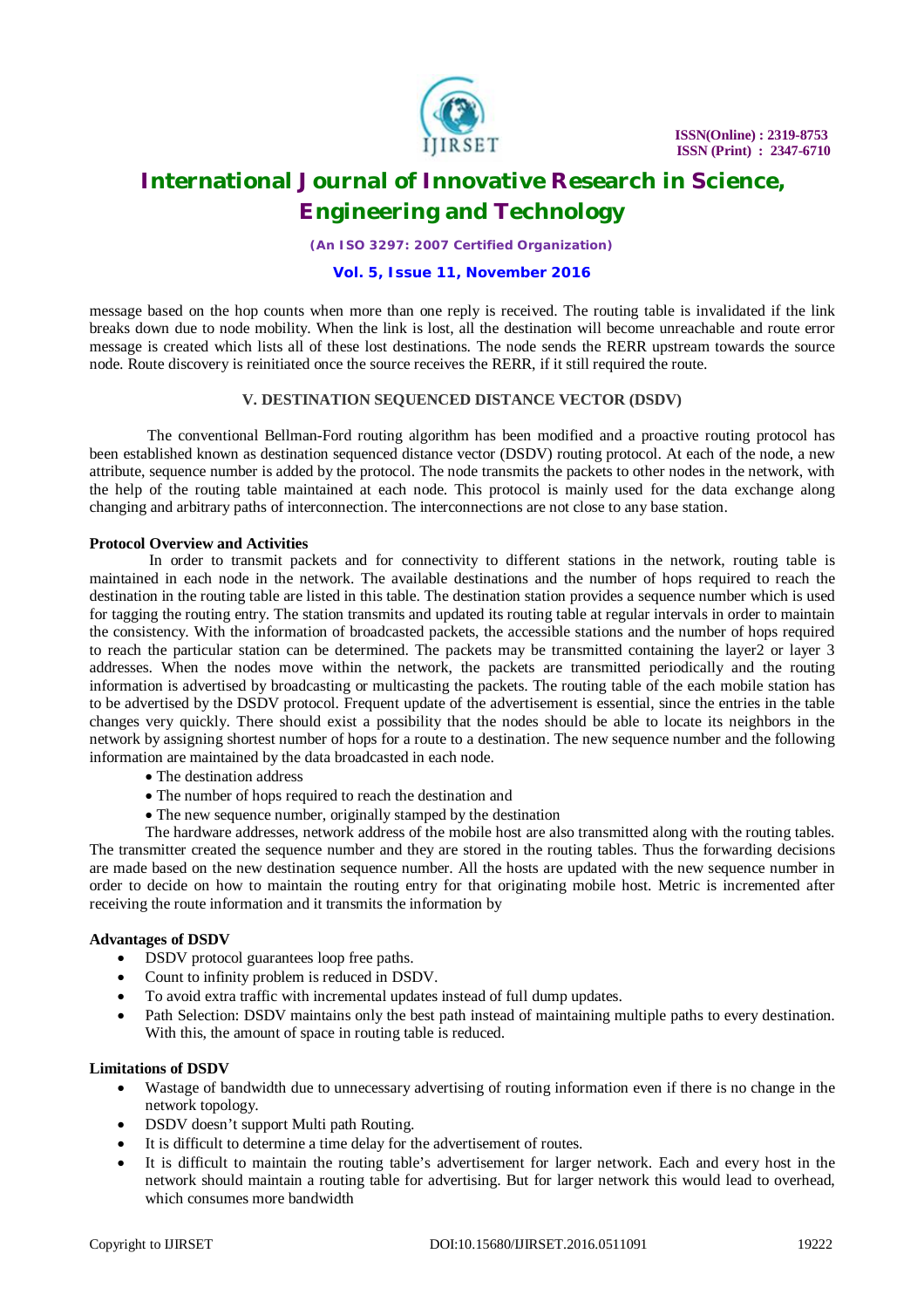

*(An ISO 3297: 2007 Certified Organization)*

**Vol. 5, Issue 11, November 2016**

### **APPLICATIONS OF MANETS**

As MANETs do not require a fixed infrastructure they have a number of benefits and versatility for certain environments and applications:

- Military Use providing communication when a network is not available or not considered to be secure or safe to use an existing infrastructure.
- Search and Rescue providing a communication network when existing network is not available or destroyed.
- Sensor networks allowing a large number of sensors to communicate that may not be in the easiest of locations to place on a traditional network.

# **OBJECTIVE OF THESIS**

The overall objective of this work is to developthe trust based security scheme based on Cross layer as well as MAC layer approach and enhanced distributed certificate authority protocol. This objective intrinsically comprises several tasks that should be done to attain the final goal.

- To achieve the confidentiality and authentication of packets in routing layers in MANETs.
- To find the malicious node effectively using routing layer information.
- To provide the data integrity using certification schemes.
- To improve the packet delivery ratio and reduce the overhead, delay using trust based security scheme.

# **VI. LITERATURE SURVEY**

The literature survey mainly focuses on the existing challenges, threats and the earlier methodologies followed to overcome certain problems.

# **General**

Farooq Anjum has proposed an initial approach in which NID (Network Intrusion Detection) deals with information passing on the entire network between any pair of communicating hosts. while it is very good at detecting unauthorized outsider access, bandwidth theft, DOS, it is incapable of operating in encrypted networks and in highspeed networks. In addition, NID is effective when the network has certain chokepoints at which detection can be done. As is obvious the NID approach is not effective in ad-hoc networks on account of absence of any choke points in such networks. As a result one might have to depend on having the intrusion detection mechanisms on all or some of the hosts in the system.

Anand Patwardhan proposed a Collaborative Intrusion Detection Systems (IDS) is performing best in a densely populated MANET with limited mobility, and performing worse in a sparsely populated MANET with significant mobility. The effectiveness of collaborative IDS also depends on the amount of data that can be collected by each node. The longer the nodes are members of the MANET, the greater the availability of meaningful data for further analysis. The degree of mobility of each node in the network has a significant impact on its effectiveness. In a MANET with a high degree of mobility, if the number of routing error messages causes by legitimate reasons far exceeds the number of routing error messages caused due to the presence of malicious nodes, the effectiveness or benefit of such an IDS may be minimal.

### **Threats of MANET**

The broadcasting nature of transmission and the nodes self routing environment opens up the perception of security in MANET. The security issue of MANET is of large concern taking into account its various factors like its open network, mobility factor and other factors. When taking into security aspects, the attacks on MANET can be classified into two; internal attacks and external attacks [2, 5, 10, 18]. Internal attacks are those attacks which are caused by inside node of a network. These attacks are produced by either malicious nodes or by selfish nodes inside a network. These internal attacks are tough to detect as nodes affected by such an attack generate themselves the valid signatures using their private keys. Examples of internal attack are internal eavesdropping, where the nodes extracts copy of all information and exploited it without the knowledge of other nodes and packet dropping. In external attacks, the attackers are from outside the network but cause damage or compromises network within the network. Attacks from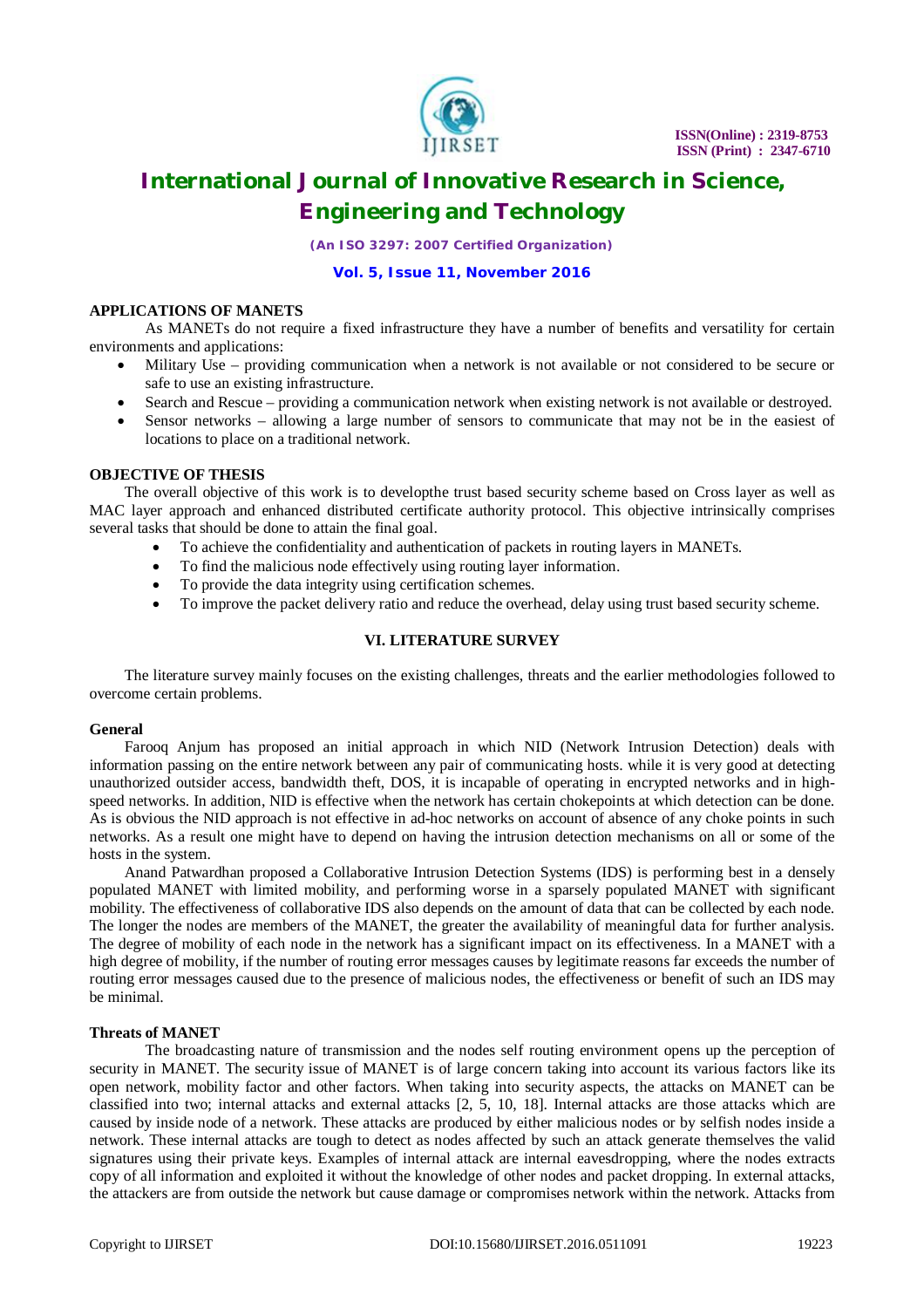

*(An ISO 3297: 2007 Certified Organization)*

#### **Vol. 5, Issue 11, November 2016**

external nodes can be prevented from cryptographic techniques such as encryption and authentication. As per routing, external attacks can be divided into active and passive attacks. Active external attacks use to degrade or stops message flow between the nodes. Denial of Service (DoS) attacks, packet dropping or flooding of packets are some examples of active external attacks. Passive external attacks are formally done by compromising the nodes and extracting vital information of the network. In passive attack, the attacker does not disrupt the network operation but only extracts information to damage further network operation. These type of attacks are basically impossible to detect, thus making it hard to produce security for such attacks.

### **SECURITY ISSUES IN MANET**

The MANETS set new challenges for network security and the need of an hour is to pay more attention to the security threats posed on the network. Following are the concerned issues in security of ad hoc networks:

**Nodes Acting as Routers**As nodes themselves are participating in relaying of messages, any malicious node in the network can easily misuse the message traffic either by dropping messages or by generating false messages etc.

**Limited Resources**Due to the limitation of network resources in mobile ad hoc networks, the various cryptographic solutions applicable to wired networks are not directly applicable. Therefore there is a need for new security solutions which can find their application in this challenging domain.

**Mobility of Nodes** Dynamically changing network topology results in more opportunities for the malicious nodes to attack.

**Location of Nodes**Since Ad hoc networks are formed for a purpose, the deployment environment may not be very security sensitive. For Example, the nodes deployed in the battlefield or in the forests for tracking wild animals etc. may invite many security threats and attacks. 5. Wireless Medium: Interoperability is very easy in a wireless medium. Therefore, there is a lack of privacy and the important messages can be eavesdropped and modified easily.

# **VII. EXISTING SYSTEM**

#### **Security Threats in MANETS**

An adhoc network can be attacked from any direction at any node which is different from the fixed hardwired networks with physical protection at firewall and gateways. Altogether it denotes that every node should be equipped to meet an attacker directly or indirectly. Malicious attack can be initiated from both inside and outside of the network. Tracking a specific node is difficult in large adhoc networks and hence, it is more dangerous and much difficult to detect the attacks from an affected node. Altogether it denotes that every node should be prepared to work in a way that it should not trust on any node immediately.

Distributed architecture should be applied in order to achieve high availability. This is because if the central entity is used in the security solution, it causes serious attack on the entire network when the centralized entity gets affected. The following are the types of active attacks and its relevant solutions: **Black hole attack**

Let H be a malicious node. When H receives a Route Request, it sends back a Route Reply immediately, which constructs the data and can be transmitted by itself with the shortest path. So S receives Route Reply and it is replaced by H -> S. Then H receives all the data from S.

**Neighbor attack** The neighbor attack and the black hole attack prevent the data from being delivered to the destination. But the neighbor attacker does not catch and capture the data packets from the source node. It leaves the settings as soon as sending the false messages.

**Wormhole attack** Two malicious nodes share a private communication link between them. One node captures the traffic information of the network and sends them directly to other node. Warm hole can eavesdrop the traffic, maliciously drop the packets, and perform man-in- the-middle attacks against the network protocols.

**DoS (Denial of Service) attack**When the network bandwidth is hacked by a malicious node , then it results to the DoS attack. In order to utilize precious network resources like bandwidth, or to utilize node resources like memory or computation power, the attacker inserts packets into the network. The specific instances of the DoS attack are the routing table overflow attack and energy consumption attack.

**Information Disclosure attack** The information disclosure attack aims at the privacy requirements of network. The confidential information's likerouting location, node status or secret keys and password are leaked out by the malicious node to the unauthorized nodes.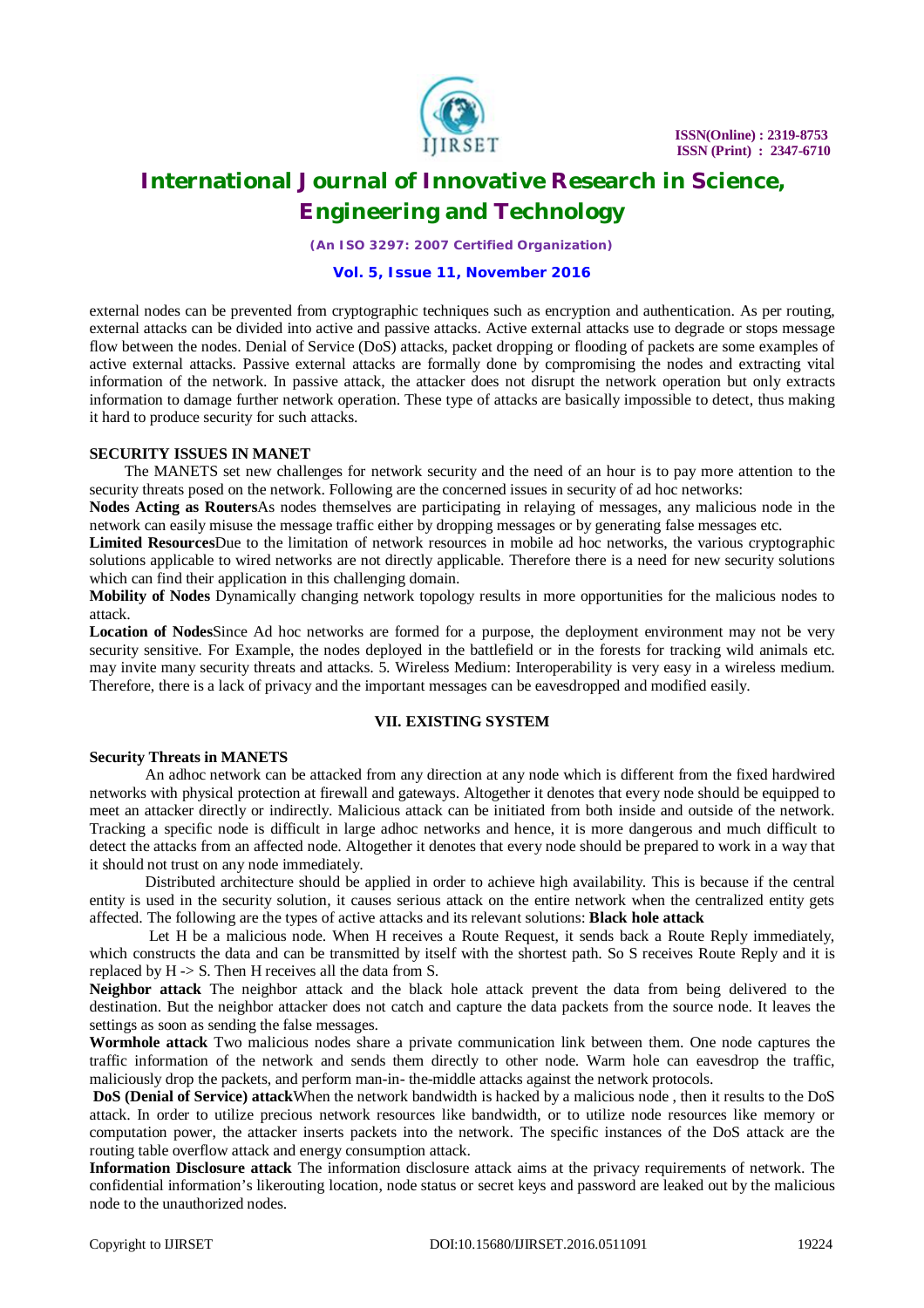

*(An ISO 3297: 2007 Certified Organization)*

### **Vol. 5, Issue 11, November 2016**

**Rushing attack** The rushing attack aims against on-demand routing protocols which uses identical suppression at each node. In order to find routed to the destinations, the source nodes sends out the RREQ. Each intermediate node processes only the first non-duplicate packet and discards any duplicate packet which arrives at a later time. Rushing attackers can forward these packets quickly by skipping some of the routing processes. They are also able gain access to the forwarding group .

**Jellyfish attack**A malicious node receives and sends RREQ and RREP normally. But before forwarding it delays the data packets without any reason for some time. Since the node has to intrude the forwarding group first, it is difficult to implement this type of attack. If the number of malicious node is few, then the influence to the network is also less.

**Byzantine attack(Impersonation attack)**It is also called as impersonation attack because the malicious node might imitate another normal node. It also sends false routing information for creating an anomaly update in the routing table. In addition to this, an attacker may get unauthorized admission to resource and sensitive information.

**Blackmail attack** This attack is applicable against routing protocols which uses mechanisms for the recognition of malicious nodes and broadcast the messages which try to blacklist the offender . By adding other legitimate nodes to their blacklists, an attacker might blackmail a legitimate node. Thus the nodes can be avoided in those routes.

#### **Overview of the Protocol**

A Trust based packet forwarding scheme in MANETs without using any centralized infrastructure. It uses trust values to favor packet forwarding by maintaining a trust counter for each node. A node is punished or rewarded by decreasing or increasing the trust counter. Each intermediate node marks the packets by adding its hash value and forwards the packet towards the destination node. The destination node verifies the hash value and check the trust counter value. If the hash value is verified, the trust counter is incremented, other wise it is decremented. If the trust counter value falls below a trust threshold, the corresponding the intermediate node is marked as malicious. This scheme presents a solution to node selfishness without requiring any pre-deployed infrastructure. It is independent of any underlying routing protocol.

The CBC-X mode Encryption/Decryption algorithm to satisfy the necessity of minimum computational and communication overhead. This algorithm supports encryption/decryption and authentication of packets on a onepass operation. The upper layers of the protocol stack are provided with security services obviously. A CBC-X mode symmetric key mechanism is devised to employ our link layer security system. Encryption/Decryption and authentication operations are included into a single step which reduces the computational overhead to half, instead of calculating them individually. The padding technique states that this method has no cipher text expansion for the transmitted data payload. Thus the communication overhead is reduced significantly.

#### **VIII. DATA FLOW DIAGRAM**

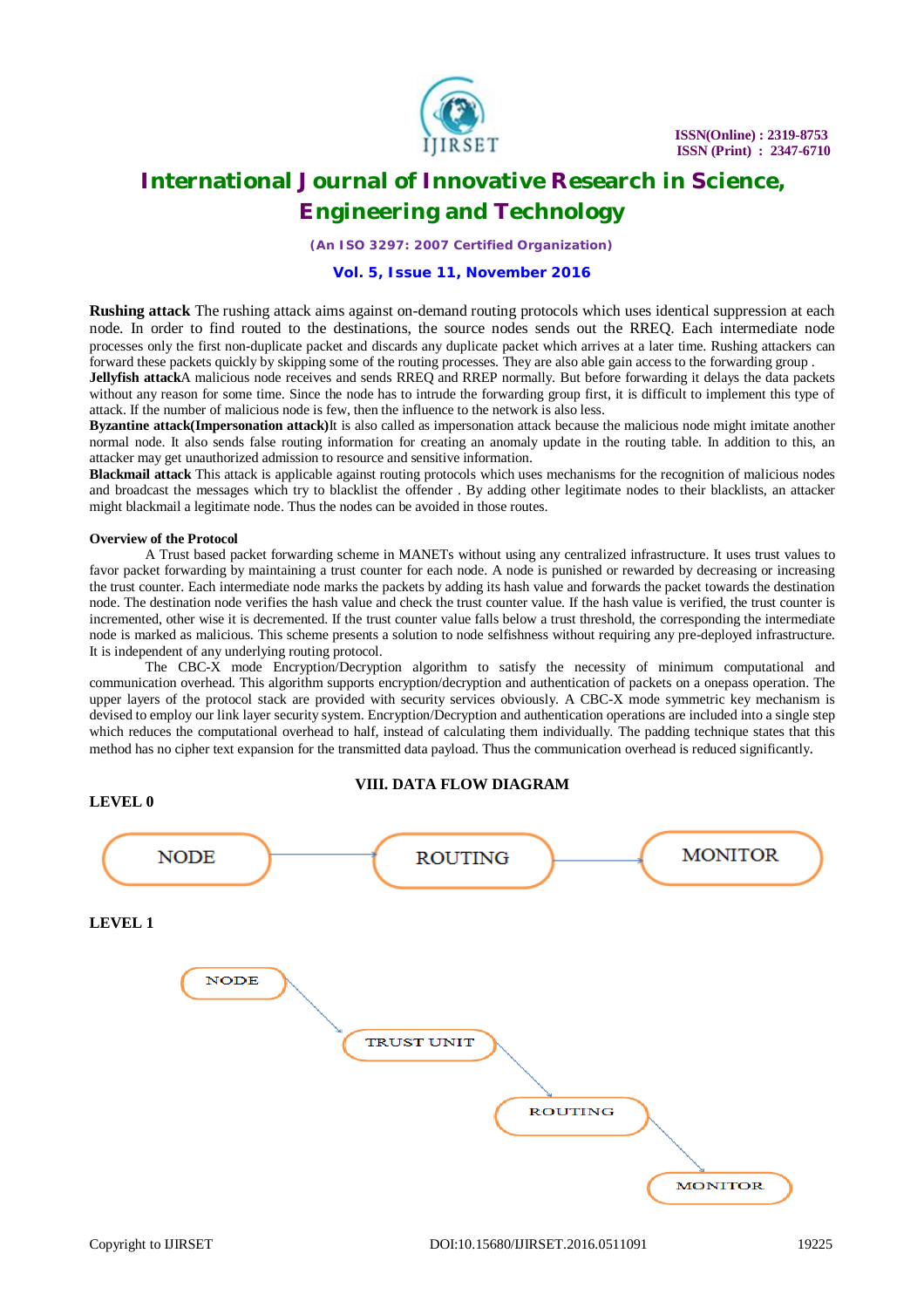

*(An ISO 3297: 2007 Certified Organization)*

**Vol. 5, Issue 11, November 2016**





# **IX. TESTING AND IMPLEMENTATION**

# **PERFORMANCE EVALUATION**

A discrete event simulator NS2 is used to simulate proposed algorithm. In simulation, the channel capacity of mobile hosts is set to thesame value: 2 Mbps. The distributed coordination function (DCF) of IEEE 802.11 for wireless LANs as the MAC layer protocol. It has the functionality to notify the network layer about link breakage.

In simulation, mobile nodes move in a 1000 meter x 1000 meter square region for 50 seconds simulation time. Each node assumedto move independently with the same average speed. All nodes have the same transmission range of 250 meters.

| No. of Nodes           | 20,40,60,80 and 100 |
|------------------------|---------------------|
| Area Size              | 1000 X 1000         |
| Mac                    | 802.11              |
| Radio Range            | 250m                |
| <b>Simulation Time</b> | $50 \text{ sec}$    |
| <b>Traffic Source</b>  | <b>CBR</b>          |
| Packet Size            | 512                 |
| <b>Mobility Model</b>  | Random Way Point    |
| <b>Attackers</b>       | 10% of the nodes    |
| Speed                  | 10,20,30,40,50m/s   |
| Pause time             | 5                   |

**Simulation settings and parameters of EDCA over TCLS and RSRP**